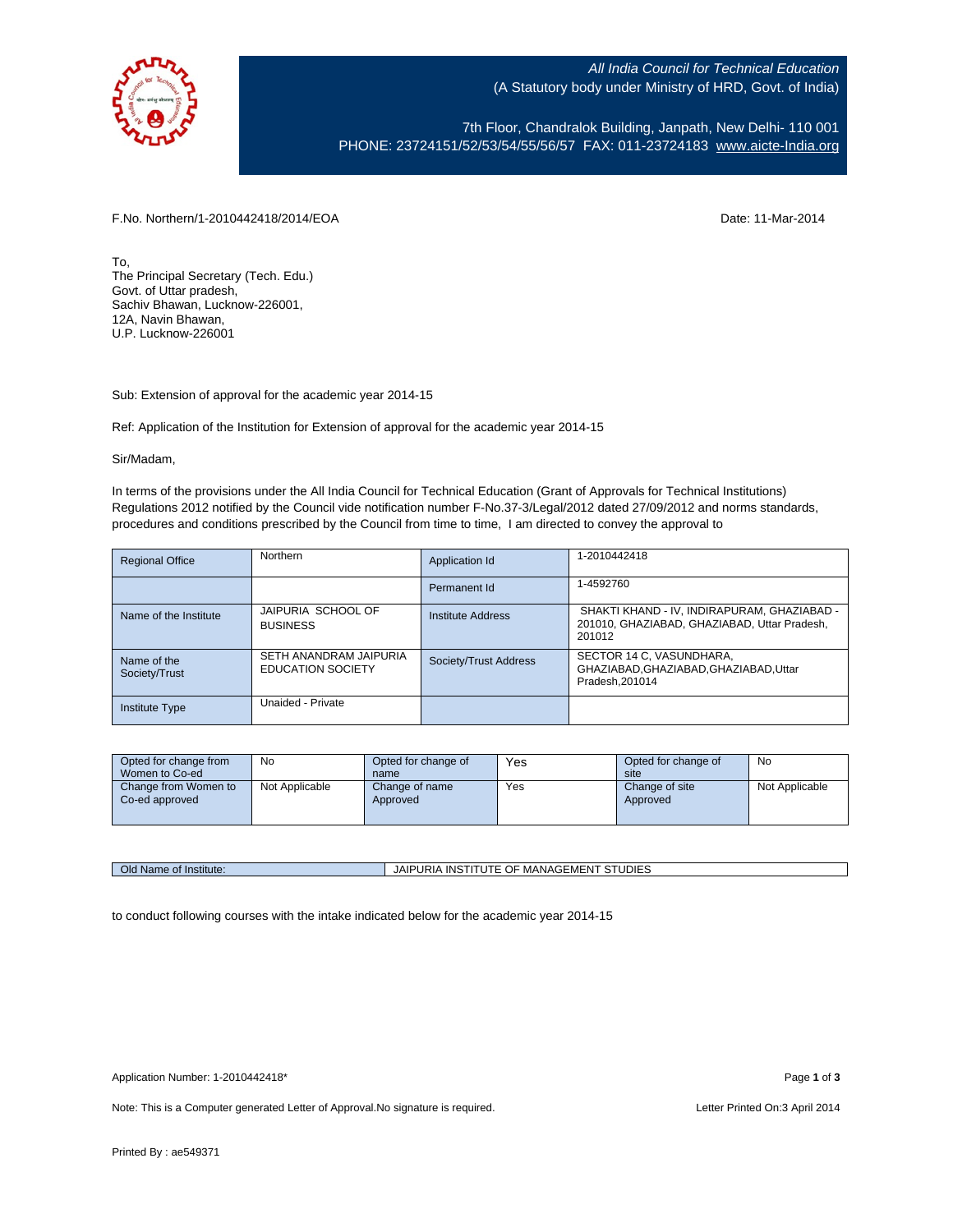

## All India Council for Technical Education (A Statutory body under Ministry of HRD, Govt. of India)

## 7th Floor, Chandralok Building, Janpath, New Delhi- 110 001 PHONE: 23724151/52/53/54/55/56/57 FAX: 011-23724183 [www.aicte-India.org](http://www.aicte-india.org/)

| Application Id: 1-2010442418<br>Program | Shift     | Level                                                       | Course                                                  | Full/Part Time             | <b>Affiliating Body</b> | 4<br>$2013 - 1$<br>Intake | Approved for<br>Intake<br>14-15 | status<br>Approval<br>$\overline{g}$ | status<br>Approval<br>$\frac{1}{2}$ |
|-----------------------------------------|-----------|-------------------------------------------------------------|---------------------------------------------------------|----------------------------|-------------------------|---------------------------|---------------------------------|--------------------------------------|-------------------------------------|
| <b>MANAGEMENT</b>                       | 1st Shift | <b>POST</b><br><b>GRADUA</b><br><b>TE</b><br><b>DIPLOMA</b> | POST GRADUATE<br><b>DIPLOMA IN</b><br><b>MANAGEMENT</b> | <b>FULL</b><br><b>TIME</b> | None,                   | 120                       | 120                             | <b>No</b>                            | <b>No</b>                           |
| <b>MANAGEMENT</b>                       | 2nd Shift | POST<br><b>GRADUA</b><br><b>TE</b><br><b>DIPLOMA</b>        | POST GRADUATE<br><b>DIPLOMA IN</b><br><b>MANAGEMENT</b> | <b>FULL</b><br><b>TIME</b> | None,                   | 60                        | 60                              | <b>No</b>                            | <b>No</b>                           |

• Validity of the course details may be verified at www.aicte-india.org>departments>approvals

The above mentioned approval is subject to the condition that JAIPURIA INSTITUTE OF MANAGEMENT STUDIES shall follow and adhere to the Regulations, guidelines and directions issued by AICTE from time to time and the undertaking / affidavit given by the institution along with the application submitted by the institution on portal.

In case of any differences in content in this Computer generated Extension of Approval Letter, the content/information as approved by the Executive Council / General Council as available on the record of AICTE shall be final and binding.

Strict compliance of Anti-Ragging Regulation:- Approval is subject to strict compliance of provisions made in AICTE Regulation notified vide F. No. 37-3/Legal/AICTE/2009 dated July 1, 2009 for Prevention and Prohibition of Ragging in Technical Institutions. In case Institution fails to take adequate steps to Prevent Ragging or fails to act in accordance with AICTE Regulation or fails to punish perpetrators or incidents of Ragging, it will be liable to take any action as defined under clause 9(4) of the said Regulation.

**(Dr. Kuncheria P. Isaac)**

Member Secretary, AICTE

Copy to:

- **1. The Regional Officer,** All India Council for Technical Education Govt. Polytechnic Campus Adjoining Directorate of Technical Education Vikas Nagar, Kanpur-208 002, Uttar Pradesh
- **2. The Director Of Technical Education,**

Application Number: 1-2010442418\* Page **2** of **3**

Note: This is a Computer generated Letter of Approval.No signature is required. Letter Printed On:3 April 2014